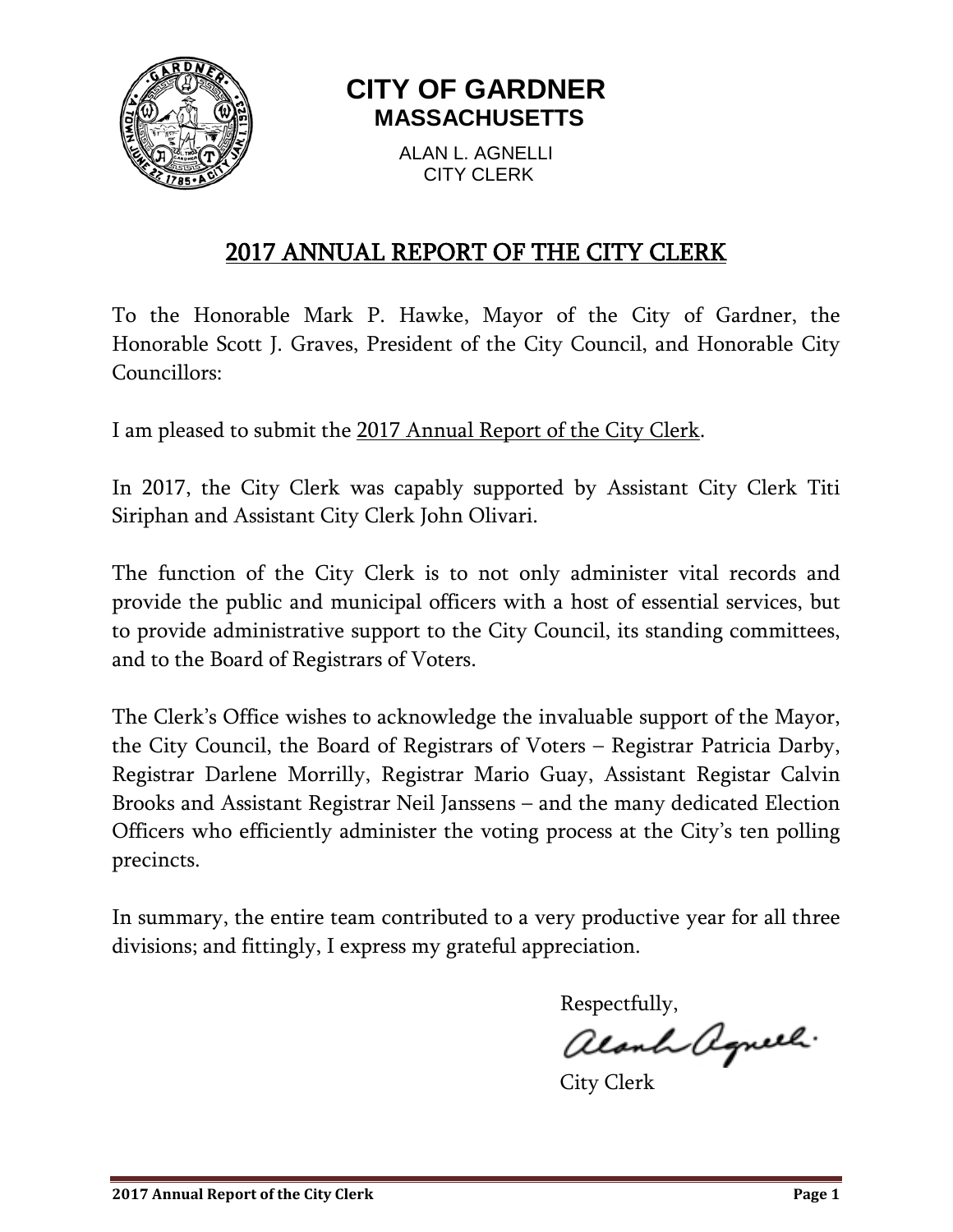### Vital Records – Births

The process of creating, registering, reporting, issuing, amending and maintaining vital records forms an important part of the City Clerk's responsibilities.

In 2017, the City Clerk's Office recorded 493 births. Of these, 112 babies were born in Gardner to residents of Gardner; 100 babies were born elsewhere in Massachusetts to Gardner residents; and, 281 babies were born in Gardner to non-Gardner residents. In addition, 2,393 certified birth certificates were issued.

## Vital Records – Deaths

In 2017, the City Clerk's Office recorded 365 deaths. Of these, 165 were Gardner residents who died in Gardner; 87 were Gardner residents who died elsewhere in Massachusetts; and, 113 were non-residents who died in Gardner. In addition, 1,612 certified death certificates were issued.

## Vital Records – Marriages

In 2017, Marriage Intentions were filed by 140 couples and 131 Marriage Licenses were recorded. Of these, 40 Gardner residents were married in Gardner; 57 Gardner residents were married elsewhere in Massachusetts; and, 34 non-residents were married in Gardner. In addition, 366 certified marriage certificates were issued.

## **City Council**

Elected by the City Council, the City Clerk also serves as Clerk of the Council. In this capacity, the City Clerk provided information and research assistance to enable the City Council to fulfill its legislative responsibilities. The Clerk prepared and distributed the Council Calendar for each meeting, attended and transcribed the proceedings of 22 Regular meetings, 6 Informal meetings, 2 Special meetings, and 3 Public Hearings. In addition, the City Clerk attended and transcribed the proceedings of 22 Finance Committee meetings. Assistant City Clerks Titi Siriphan and John Olivari provided meeting transcription support to the Public Safety and Public Welfare Committees, while Ms. Denise Merriam, Administrative Assistant to the Director of Public Works, provided transcription services to the Public Service Committee. The Clerk's Office posted all meeting notices of the Council and its four standing committees.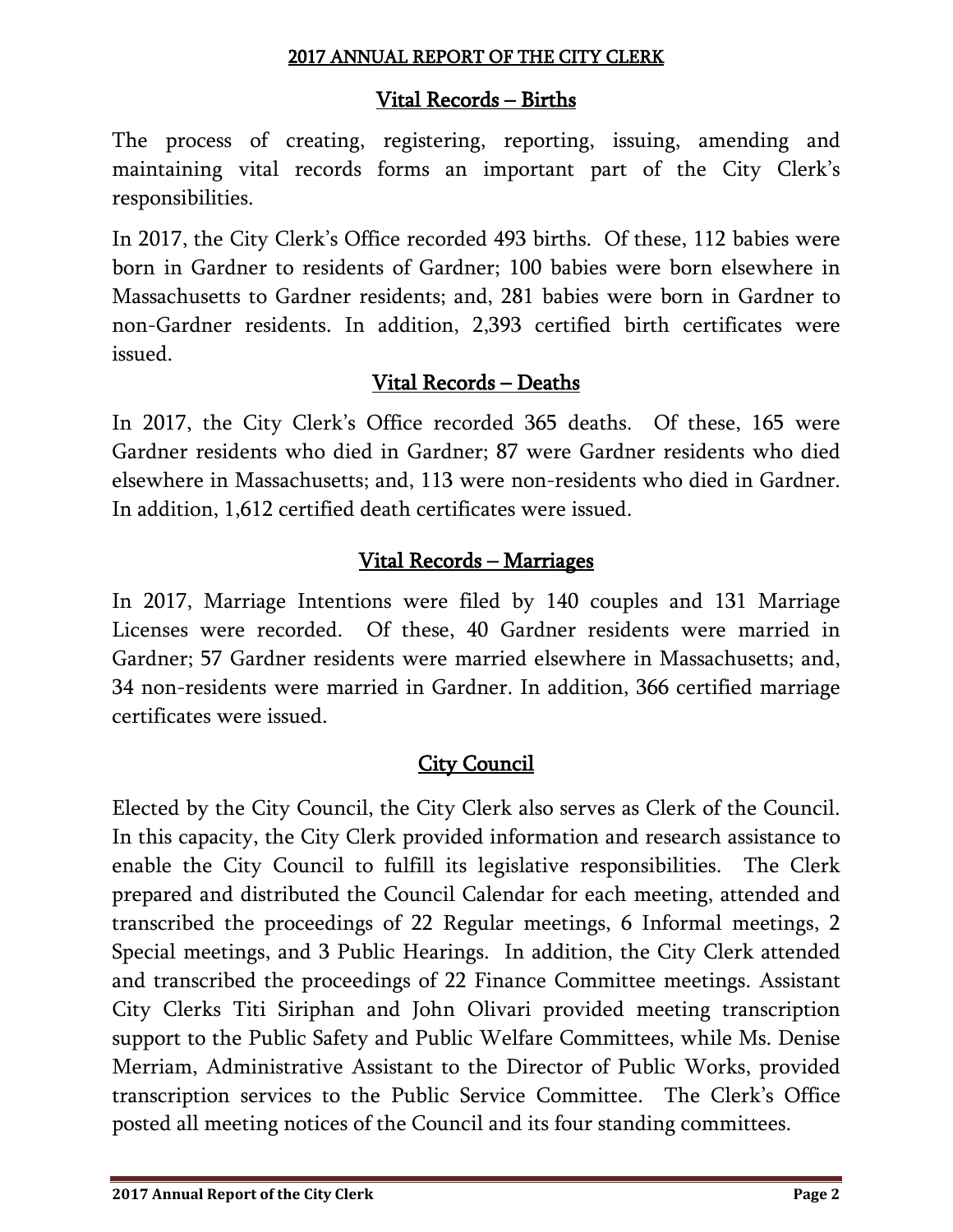### Elections

As Chief Election Official, the City Clerk is responsible for directing all elections conducted in the City of Gardner. The City Clerk contracts for polling facilities; supervises the arrangement of each polling site for election day; oversees the printing of municipal election ballots; tests voting equipment; procures election supplies; and, certifies election results.

In 2017, the City's voters cast their ballots at the following polling sites:

| WARD 2, PRECINCT A  Levi Heywood Memorial Library, 55 W. Lynde Street |
|-----------------------------------------------------------------------|
| WARD 2, PRECINCT B  Levi Heywood Memorial Library, 55 W. Lynde Street |
|                                                                       |
| WARD 3, PRECINCT B  High Rise Community Room, 104 Church Street       |
|                                                                       |
|                                                                       |
|                                                                       |
|                                                                       |

In 2017, the City Clerk supervised the November 7, 2017 City Election and the November 7, 2017 Special State Senate Primary, the City's first dual-election, as well as the December 5, 2017 Special State Senate Election. In addition to planning and supervising elections, the City Clerk provides year-round election and voter information to media, political parties, candidates, and residents.

The City Clerk's Office disseminated voter lists and voter history data to candidates, political parties and others, and provided candidates and political party organizations with campaign finance reporting materials. The Clerk administered all Office of Campaign and Political Finance filings for candidates for the City Council and School Committee.

The Clerk's responsibilities include hiring, training and supervising over 100 poll officials comprising Wardens, Clerks, and Inspectors for ten voting precincts. In 2017, 122 Officers were appointed to serve the City in various election capacities. Election day typically begins as early as 5:00 a.m. for many poll workers and may end late into the evening; accordingly, the City is extremely grateful to them for their tireless dedication and commitment to the fair and impartial administration of our elections.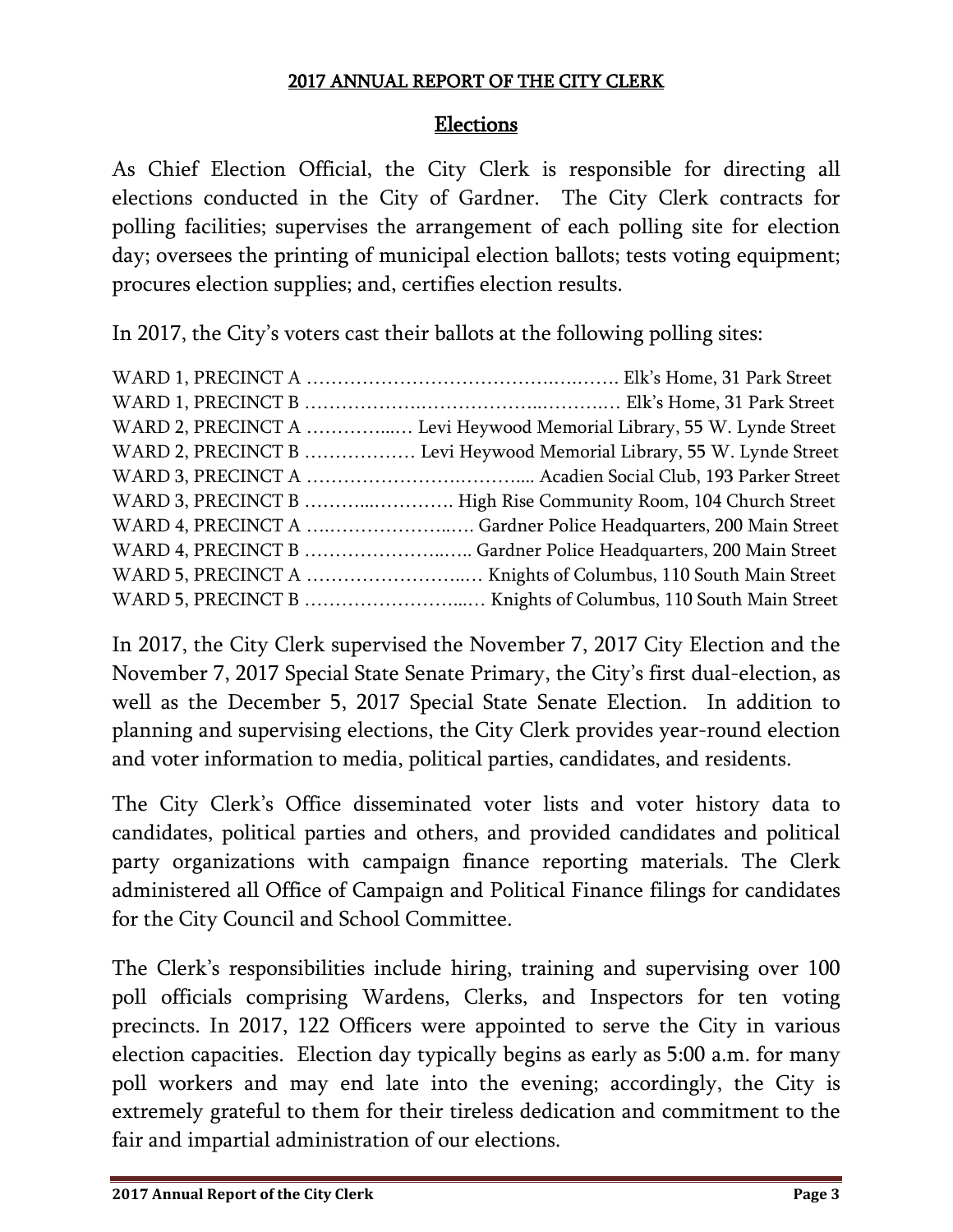## 2017 Election Officers

| Alice                            | P.         | Anderson       | Warden/Inspector   | Charles   | R.        | LeBlanc       | Inspector        |
|----------------------------------|------------|----------------|--------------------|-----------|-----------|---------------|------------------|
| Joseph                           | ${\bf R}.$ | Andrews        | Inspector          | Dianne    | M.        | LeBlanc       | Inspector        |
| Brad                             | S.         | Arnold         | Inspector          | Donald    | A.        | LeBlanc       | Inspector        |
| Trine                            |            | Aschim         | Inspector          | Patricia  | A.        | LeBlanc       | Inspector        |
| Adeline                          | M.         | Aukstikalnis   | Inspector          | Roger     | R.        | LeBlanc       | Inspector        |
| Sandra                           | J.         | Barton         | Inspector          | Cathy     | T.        | Leger         | Inspector        |
| Carole                           | A.         | <b>Baublis</b> | Inspector          | Dorothy   | Ε.        | Leger-Lore    | Inspector        |
| Claire                           | D.         | <b>Baublis</b> | Inspector          | Donna     | M.        | Lehtinen      | Clerk            |
| Lola                             | L.         | Beaudoin       | Inspector          | Patricia  | A.        | Lewis         | Inspector        |
| Norman                           | Η.         | Beauregard     | Warden             | Janice    |           | Magliacane    | Clerk            |
| Rachel                           | Ι.         | <b>Blais</b>   | Inspector          | Donald    | R.        | Mailloux      | Inspector        |
| Agnes                            | Η.         | Blood          | Warden             | Roland    | D.        | Mailloux, Jr. | Inspector        |
| Nancy                            | A.         | Boucher        | Inspector          | Lorraine  | A.        | Manca         | Inspector/Warden |
| Anita                            | M.         | Boudreau       | Inspector          | Linda     | Μ.        | Martel        | Inspector        |
| Louise                           | C.         | Boudreau       | Inspector          | Marcel    |           | Martin        | Inspector        |
| Gloria                           | C.         | Bourgeois      | Inspector          | Deborah   | F.        | Mathieu       | Inspector        |
| Shirley                          | <b>B.</b>  | Bunarowski     |                    | Annette   | M.        | Melanson      |                  |
| Paulette                         |            |                | Inspector<br>Clerk | Clifton   |           | Melatti       | Inspector        |
|                                  | A.         | Burns          |                    |           | J.        | O'Brien       | Inspector/Warden |
| Ann                              | F.         | Chandler       | Inspector          | Kathleen  |           |               | Inspector/Clerk  |
| Judith                           | T.         | Collette       | Inspector          | Gloria    | M.        | O'Malley      | Inspector        |
| Barbara                          | M.         | Cormier        | Inspector          | Robert    | L.        | Owens         | Inspector        |
| Carol                            | A.         | Cormier        | Inspector          | Thomas    | Η.        | Patterson     | Warden           |
| David                            | J.         | Cormier        | Inspector          | Melissa   | A.        | Paulhus       | Inspector        |
| Marcelle                         | S.         | Cormier        | Warden             | Priscilla | J.        | Proulx        | Inspector        |
| Omer                             | J.         | Cormier        | Inspector          | Odette    | R.        | Racette       | Inspector        |
| Patricia                         | L.         | Cormier        | Inspector          | Ernie     | J.        | Richard       | Inspector        |
| Robert                           | J.         | Cormier        | Inspector          | Juliette  | L.        | Richard       | Inspector        |
| Stephen                          | E.         | Cormier        | Inspector          | David     | R.        | Rocheleau     | Inspector        |
| Val                              | J.         | Cormier        | Inspector          | Bonnie    | G.        | Romanson      | Clerk            |
| Aline                            | M.         | Cosentino      | Inspector          | Dorothy   | M.        | Ronn          | Inspector        |
| Donald                           | J.         | Cosentino      | Warden             | Paul      | W.        | Ronn          | Inspector        |
| Sophie                           | A.         | DeGrace        | Inspector          | Glenice   | M.        | Rossignol     | Clerk            |
| <b>Brian</b>                     | J.         | Dickens        | Inspector          | Lynn      | M.        | Roux          | Warden           |
| Pauline                          | C.         | Doiron         | Inspector          | Judith    |           | Roy           | Inspector        |
| Laurie                           |            | Drake          | Inspector          | Leonette  | M.        | Roy           | Inspector        |
| William                          |            | Edwards        | Inspector          | Ronald    | J.        | Roy           | Inspector        |
| Audrey                           | А.         | Faucher        | Inspector          | Stephanie | S.        | Samsia-Nji    | Inspector        |
| Gregory                          | ${\bf P}.$ | Floyd          | Inspector          | Carol     | L.        | Saulnier      | Clerk            |
| Carolyn                          |            | Fournier       | Inspector          | Donna     | Ε.        | Songer        | Inspector        |
| Donald                           | R.         | Girouard       | Warden             | Paul      | A.        | Spano         | Inspector        |
| Nancy                            | M.         | Girouard       | Clerk              | Valerie   | D.        | Spar          | Inspector        |
| $\mathop{\mathrm{Pan}}\nolimits$ |            | Greenwood      | Inspector          | Gerald    | E.        | St. Hilaire   | Inspector        |
| Susan                            |            | Greninger      | Inspector          | Sheila    | B.        | St. Hilaire   | Inspector        |
| Sally                            | Q.         | Hartshorn      | Inspector          | Doris     | Η.        | St. John      | Inspector        |
| Paula                            |            | Hassam         | Inspector          | Marcia    | А.        | Stone         | Inspector        |
| Theresa                          | Н.         | Hillman        | Inspector          | Eva       | L.        | Stromski      | Inspector        |
| Dianne                           | A.         | Hunt           | Inspector          | Mary      | Ann       | Suchocki      | Inspector        |
| Gayle                            | M.         | Jaillet        | Inspector          | Hope      | <b>B.</b> | Swaney        | Inspector        |
| Diane                            | R.         | Jasiewicz      | Inspector          | Robert    | J.        | Swartz        | Warden           |
| Gina                             | M.         | Kelley         | Clerk              | Sherry    |           | Szoc          | Inspector        |
| Judith                           | A.         | King           | Inspector          | David     | Ε.        | Tetzloff      | Clerk            |
| Christoph                        | A.         | Knoll          | Inspector          | Marjorie  | F.        | Tetzloff      | Warden           |
| Jacqueline                       | M.         | Kraskouskas    | Inspector          | Scott     | T.        | Varney        | Inspector        |
| Ellen                            | T.         | Kudravetz      | Inspector          | Norman    | G.        | Webb          | Inspector        |
| Michael                          | L.         | Kudravetz      | Inspector          | Marcia    | J.        | White         | Inspector        |
| Carolyn                          | А.         | LaBonte        | Inspector          | Marjorie  | J.        | Whittemore    | Inspector        |
| Claire                           | M.         | Lagasse        | Inspector          | Charlene  | А.        | Wilson        | Inspector        |
| Erana                            | Ε.         | Landry         | Inspector          | Barbara   | А.        | Yablonski     | Clerk            |
| Jacqueline                       | M.         | LaPrade        | Inspector          | Edward    | S.        | Yablonski     | Inspector        |
| Toby                             | B.         | Laroche        |                    | Ann       | M.        | Young         | Inspector        |
|                                  | D.         | LeBlanc        | Inspector          |           |           |               |                  |
| Barbara                          |            |                | Clerk              | Arthur    | Ε.        | Young         | Inspector        |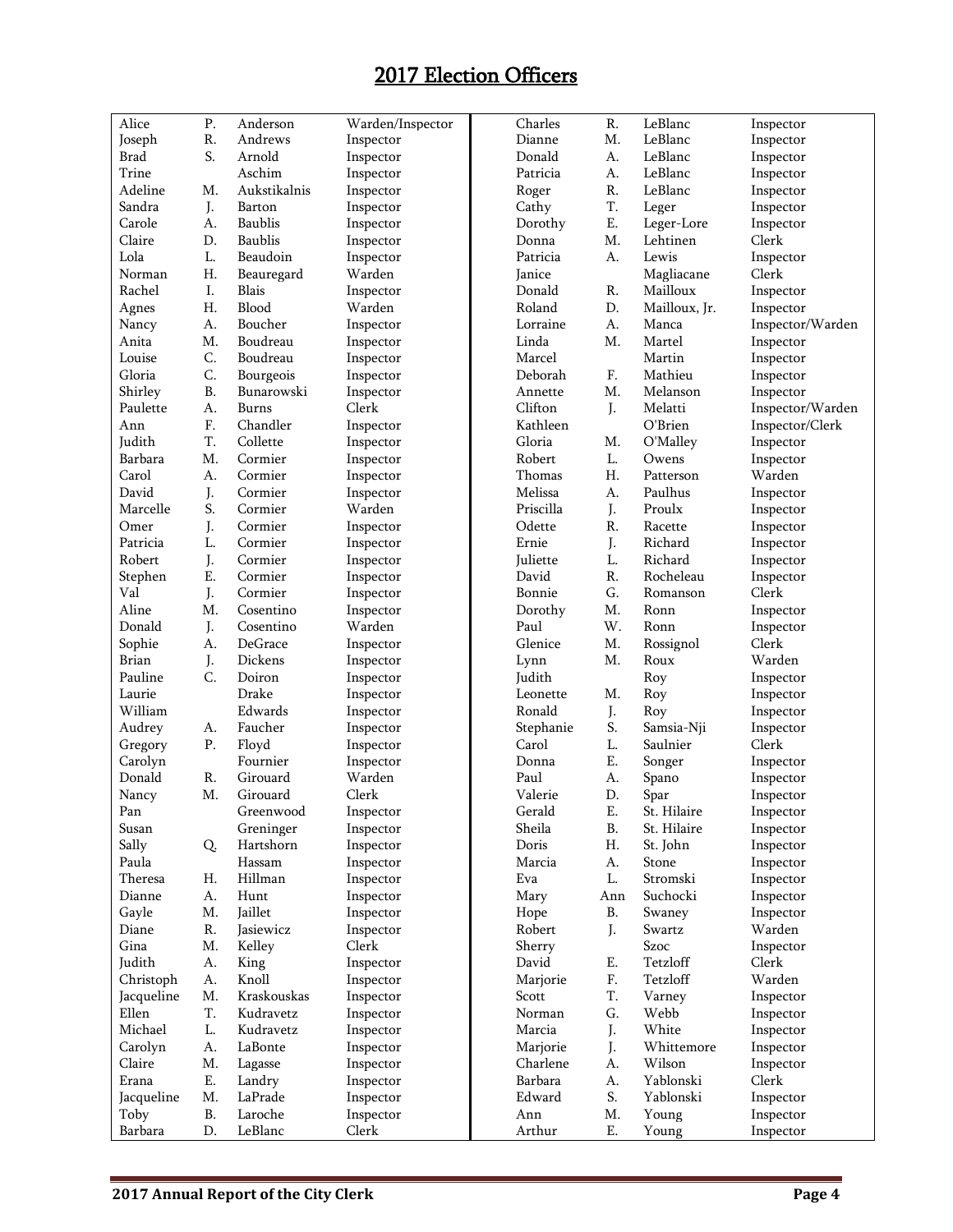### Voter Registration

The City Clerk's Office serves as the administrative office for the Board of Registrars of Voters to assist them in meeting their responsibilities to register new voters and to maintain the resident, voter, and street list. The City Clerk serves as a full voting member and Clerk of the Board of Registrars of Voters, overseeing the day-to-day registration of voters.

In 2017, the Clerk's Office processed voter registration transactions affecting 4,885 voters. Voter registration transactions include registering new voters, changes of address, names, party affiliations, voter status, and voter history.

The City Clerk's Office also administered the annual street listing ("City Census"), processing 9,464 census forms. The end product was the publication of the Annual Street List, which was available for purchase in the Clerk's office and is available for download from the City's website.

## Licensing and Permitting

The City Clerk's Office issued 15 Bazaar and Raffle Permits; 71 Business Certificates (new and renewal); 1 Business Discontinuance; 1,797 Dog Licenses; and, 21 Flammable & Explosive Storage Annual Registrations.

As City Council administrator, the Clerk received and processed license applications for 2 bowling alleys; 19 new and used motor vehicle dealers (Classes 1, 2); 1 motor vehicle junkyard (Class 3); 5 second-hand article dealers (1 charitable, fee exempt) and 2 public utility orders.

The City Clerk serves as the City's Administrator for the Department of Revenue's Annual License Information filing. Annually, the City furnishes DOR with a report of all licenses issued or renewed by the City during the preceding calendar year. All licenses issued by the City Council, the Chief of Police, License Commission, and Board of Health are filed by the City Clerk.

## Public Meetings

The City Clerk's Office receives and posts all public hearing and meeting notices from municipal, education, and regional government agencies on the official "notice board," as well as on the City's webpages. In 2017, the Clerk's Office processed 483 public meeting notices.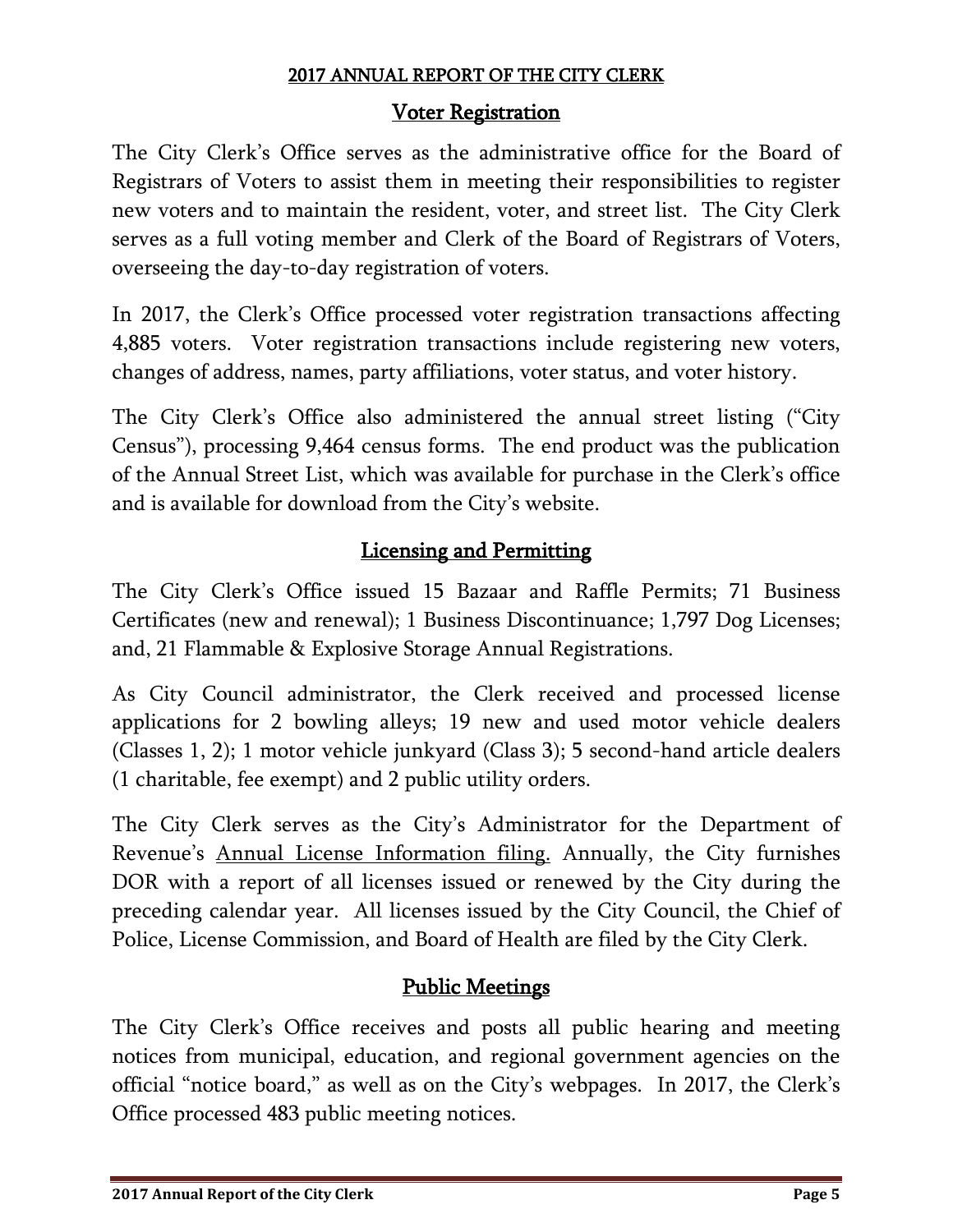### Public Official

The City Clerk, as Clerk of the Municipal Corporation, is charged with custody and maintenance of the Charter of the City of Gardner, the Code of the City of Gardner, and the City Seal.

The City Clerk, as Keeper of the City Seal, certifies hundreds of official documents, including Appointments, Land Takings, Easements, Loan Orders, Resolutions, Council Votes, etc.

The City Clerk received all Certificates of Appointment from the Mayor for presentment to the City Council. All Appointments are filed in the Clerk's Office for permanent recording.

The City Clerk and the Assistant City Clerks administer oaths of office to every public official upon election and appointment, including the Mayor, City Councillors, School Committee members, department heads, members of every board, committee and commission, as well as Police Officers, Dispatchers, and Constables. The Office maintains permanent records of these actions.

The City Clerk and the Assistant City Clerks are commissioned Notaries Public who provide notarial services for official City purposes and to the general public. In 2017, the Clerk's Office staff notarized documents for 414 persons, 148 of which were non-Gardner residents.

City Clerk Alan Agnelli and Assistant City Clerks Titi Siriphan and John Olivari are commissioned *Commissioners to Qualify Public Officers*. The Commissioners administer oaths of office that are required by the Massachusetts Constitution to public officers appointed by the Governor. Upon administering oaths, the Commissioners make returns to the Secretary of the Commonwealth. In 2017, the Commissioners administered oaths to 42 persons appointed as Notaries Public and 1 person appointed by the Governor to the Board of Trustees of Fitchburg State University.

The City Clerk serves as the City's System Administrator for the Department of Revenue's Division of Local Services Gateway Portal.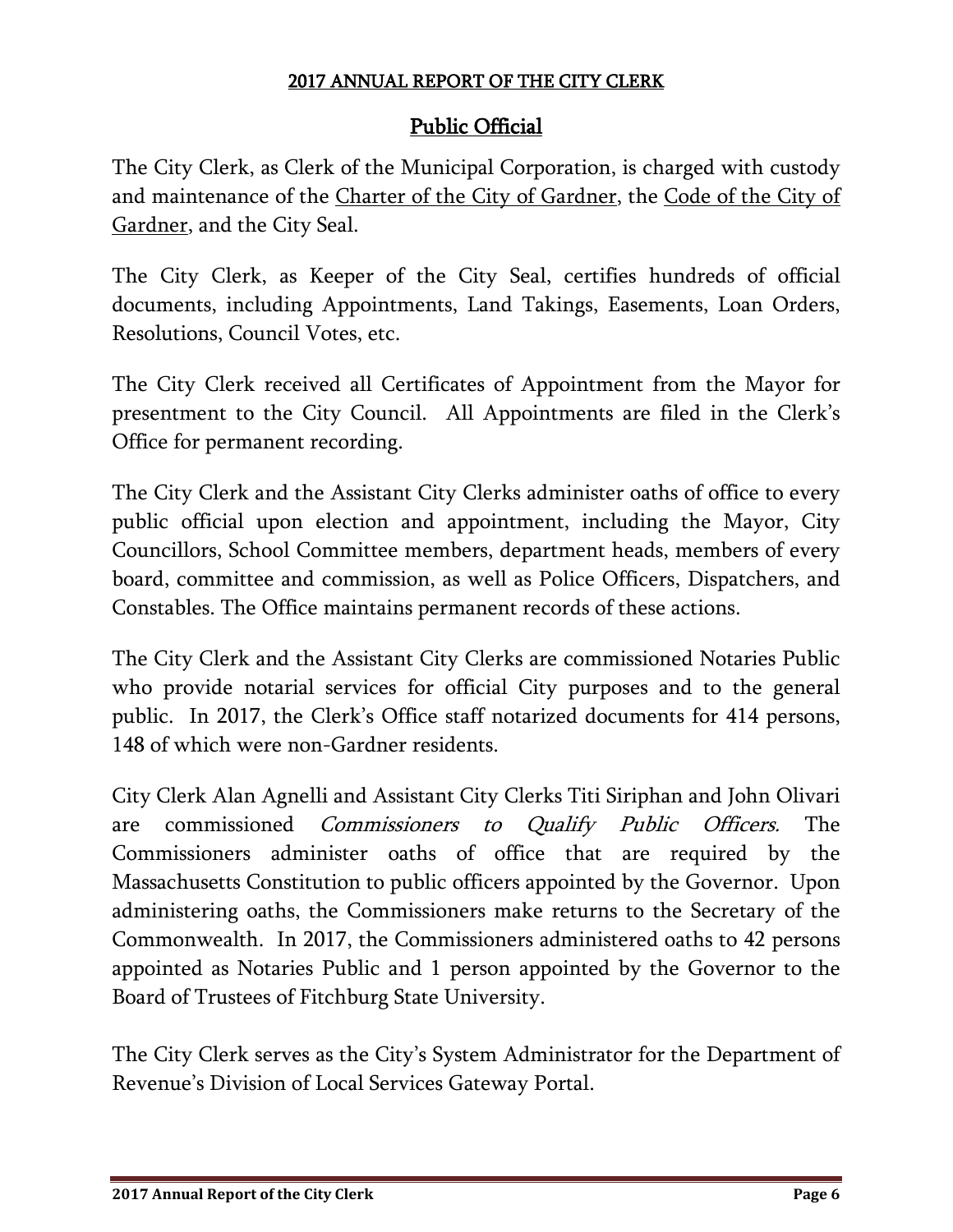## Filings, Recordings & Registrations

Under State Law, the City Clerk is responsible for filing, recording and registering the following:

| Architect Certificate of Registration (if suspended/revoked/annulled (c.112,§60H))        | Recording    |
|-------------------------------------------------------------------------------------------|--------------|
| Assignment for Benefit of Creditors (c.203, §41)                                          | Recording    |
| Assignment of Wages (c.154, §§1,2,3,5,6)                                                  | Recording    |
| Beverage Vessel "Registered Brand" Registration (c.110,§17)                               | Registration |
| Blasting Bond (c.148, §19)                                                                | Filing       |
| Campaign Finance Reports for Local Candidates & Local Ballot Questions (c.55, §24)        | Filing       |
| Certificate of Need by Department Head, Special Municipal Employ. (c.268A, §§17,18)       | Filing       |
| Claims and Actions Against the City (c.223, §37)                                          | Filing       |
| Claims for Injury Due to Defects in Public Ways (c.84, §§15,18,19,20)                     | Filing       |
| Conflict of Interest Disclosure Statement (c.268A)                                        | Filing       |
| Conflict of Interest Legal Opinions Rendered for Public employees/officials (c.268A)      | Filing       |
| Constable Bond (c. 41, §§ 92, 93)                                                         | Filing       |
| Corporate Merger Articles of Amendment (c.156, §46A)                                      | Filing       |
| Dairy Product Cans (Milk/Cream) "Registered Brand" Registration (c.110,§21)               | Registration |
| Declaration of Trust (c.182, §2)                                                          | Filing       |
| Electrologist License (c.112,§87HHH)                                                      | Recording    |
| Financial Interest Disclosure Statement (c.268A, §§19,20,24)                              | Filing       |
| Fireworks Bond (c.148, §42)                                                               | Filing       |
| Flammables & Explosives Storage (AST/UST) Registrations (c.148,§13)                       | Registration |
| Garments/Linens Laundered for Rent/Lease Under "Registered Brand" (c.110,§25a)            | Registration |
| Homestead Declarations for Manufactured Homes only (c.188, §2)                            | Recording    |
| Legal Counsel Opinions Relating to Conduct of Public Officials and Employees<br>(c.268A). | Filing       |
| Local Boards of Conciliation Decisions (Labor Disputes) (c.150, §5)                       | Filing       |
| Notice of Suspension of Official/Employee for Misconduct in Office (c.268A, §25)          | Filing       |
| Optometrist Certificate of Registration (c.112, §§70, 71)                                 | Recording    |
| Physician Certificate of Registration (c.112,§8)                                          | Recording    |
| Planning Board Decisions (c.41, §81U)                                                     | Filing       |
| Podiatrist Certificate of Registration (c.112, §21)                                       | Recording    |
| Political Committee Organization (c.52, §§2,4,5,6)                                        | Filing       |
| Pond Measurement Determination by DEP (c.131, §46)                                        | Recording    |
| Public Meeting Notices (c.39, §23B)                                                       | Filing       |
| Public Official Bonds (c.41, §§13A,46; c.60,§13)                                          | Filing       |
| Public Official Resignations (c.41, §109)                                                 | Filing       |
| Shooting Gallery Bond (c.140, §56A)                                                       | Filing       |
| Stallion for Breeding Purposes Certificate of Registration (c.140, §176)                  | Filing       |
| Wildlife Sanctuary, Div. of Fisheries & Wildlife Order of Establishment (c.131, §9)       | Filing       |
| Zoning Board of Appeals Decisions (c.40A)                                                 | Filing       |